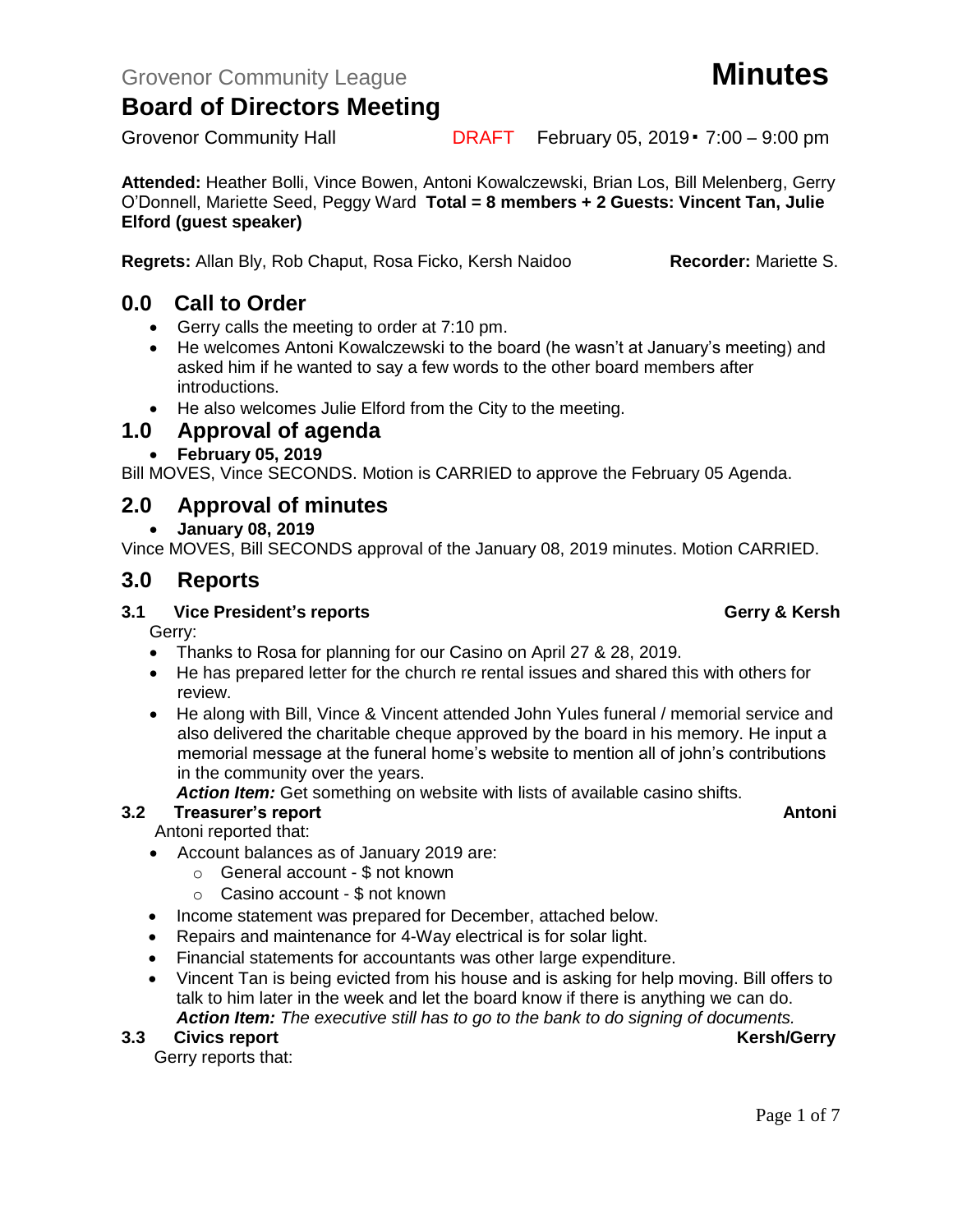• He has reviewed two variance notifications from the City and feels they don't require action. He circulated these to the board for reference.

#### **3.4 City of Edmonton Margaret**

Margaret (absent) sent a report, highlights of which include:

- Family day events require permits. When hosting events that have more than 50 attendees or a vendor, permits are required.
- *CLIP grant application deadline* **March 27, 2019**
- Guides to free essential software for non-profits. Gerry will send to Antoni.
- **Community Bin Grant**; **applications open in early March**.
- TD Park People's grant grants available until March 4.
- **Community Garden Grant now open for up to \$5000**. **Deadline Feb 28** *Action Item: Kersh to submit applications for CLIP and Bin grants Action Item: Brian to submit application for last item. Action Item: Gerry to send to Antoni free software notice for non-profits.*

#### **4.0 Old business**

| 4.1<br><b>Sports report</b><br>Rosa<br>Rosa absent; no report<br><b>Facilities status update (Hall)</b><br>Gerry<br>Nothing new to report.<br><b>Rec Centre and Ice Rinks update</b><br>Gerry<br>Gerry reported that:<br>The rink is shut down right now by Andrew due to extreme cold.<br>$\bullet$<br>Walks are still not shoveled though it has been requested of Andrew.<br>$\bullet$<br>Andrew to be approached about updating sign to include monthly meetings.<br>$\bullet$<br>Action item: Gerry to contact Andrew again about walk clearing.<br>Action item: Gerry to forward Mariette Andrew's email address.<br><b>Kersh/Gerry/Vince</b><br><b>Church Rental Agreement</b><br>Gerry reported:<br>Several versions of the letter were created.<br>$\bullet$ |  |  |  |
|-----------------------------------------------------------------------------------------------------------------------------------------------------------------------------------------------------------------------------------------------------------------------------------------------------------------------------------------------------------------------------------------------------------------------------------------------------------------------------------------------------------------------------------------------------------------------------------------------------------------------------------------------------------------------------------------------------------------------------------------------------------------------|--|--|--|
| 4.2<br>4.3<br>4.4                                                                                                                                                                                                                                                                                                                                                                                                                                                                                                                                                                                                                                                                                                                                                     |  |  |  |
|                                                                                                                                                                                                                                                                                                                                                                                                                                                                                                                                                                                                                                                                                                                                                                       |  |  |  |
|                                                                                                                                                                                                                                                                                                                                                                                                                                                                                                                                                                                                                                                                                                                                                                       |  |  |  |
|                                                                                                                                                                                                                                                                                                                                                                                                                                                                                                                                                                                                                                                                                                                                                                       |  |  |  |
|                                                                                                                                                                                                                                                                                                                                                                                                                                                                                                                                                                                                                                                                                                                                                                       |  |  |  |
|                                                                                                                                                                                                                                                                                                                                                                                                                                                                                                                                                                                                                                                                                                                                                                       |  |  |  |
|                                                                                                                                                                                                                                                                                                                                                                                                                                                                                                                                                                                                                                                                                                                                                                       |  |  |  |
|                                                                                                                                                                                                                                                                                                                                                                                                                                                                                                                                                                                                                                                                                                                                                                       |  |  |  |
|                                                                                                                                                                                                                                                                                                                                                                                                                                                                                                                                                                                                                                                                                                                                                                       |  |  |  |
|                                                                                                                                                                                                                                                                                                                                                                                                                                                                                                                                                                                                                                                                                                                                                                       |  |  |  |
|                                                                                                                                                                                                                                                                                                                                                                                                                                                                                                                                                                                                                                                                                                                                                                       |  |  |  |
|                                                                                                                                                                                                                                                                                                                                                                                                                                                                                                                                                                                                                                                                                                                                                                       |  |  |  |
|                                                                                                                                                                                                                                                                                                                                                                                                                                                                                                                                                                                                                                                                                                                                                                       |  |  |  |
|                                                                                                                                                                                                                                                                                                                                                                                                                                                                                                                                                                                                                                                                                                                                                                       |  |  |  |
| Concern expressed by some at the last board meeting re the low fees they are being<br>$\bullet$                                                                                                                                                                                                                                                                                                                                                                                                                                                                                                                                                                                                                                                                       |  |  |  |
| charged. For one event they are only required to pay prorated \$10.00 per hour,                                                                                                                                                                                                                                                                                                                                                                                                                                                                                                                                                                                                                                                                                       |  |  |  |
| although in most instances it would be close to \$25 per hour per the previous contract.                                                                                                                                                                                                                                                                                                                                                                                                                                                                                                                                                                                                                                                                              |  |  |  |
| Taking care of the other concerns raised more important for hall rental manager<br>$\bullet$                                                                                                                                                                                                                                                                                                                                                                                                                                                                                                                                                                                                                                                                          |  |  |  |
| Miriam. Behavior issues are of greater concern for Ashley and Miriam.                                                                                                                                                                                                                                                                                                                                                                                                                                                                                                                                                                                                                                                                                                 |  |  |  |

- **Motion** that the contract be adjusted to an equitable rate of what other long-term renters are paying. Moved by Peggy; seconded by Bill. Approved.
- Monies have been paid by the church, so they are much less in arrears. (\$50 owing) *Action item: Vince and Kersh to meet with Sammy from Church. Action item: Contact info for Sammy to be obtained from Miriam. Action item: Letter to be finalized by Gerry.*

Grovenor Community Hall **DRAFT** February 05, 2019 • 7:00 – 9:00 pm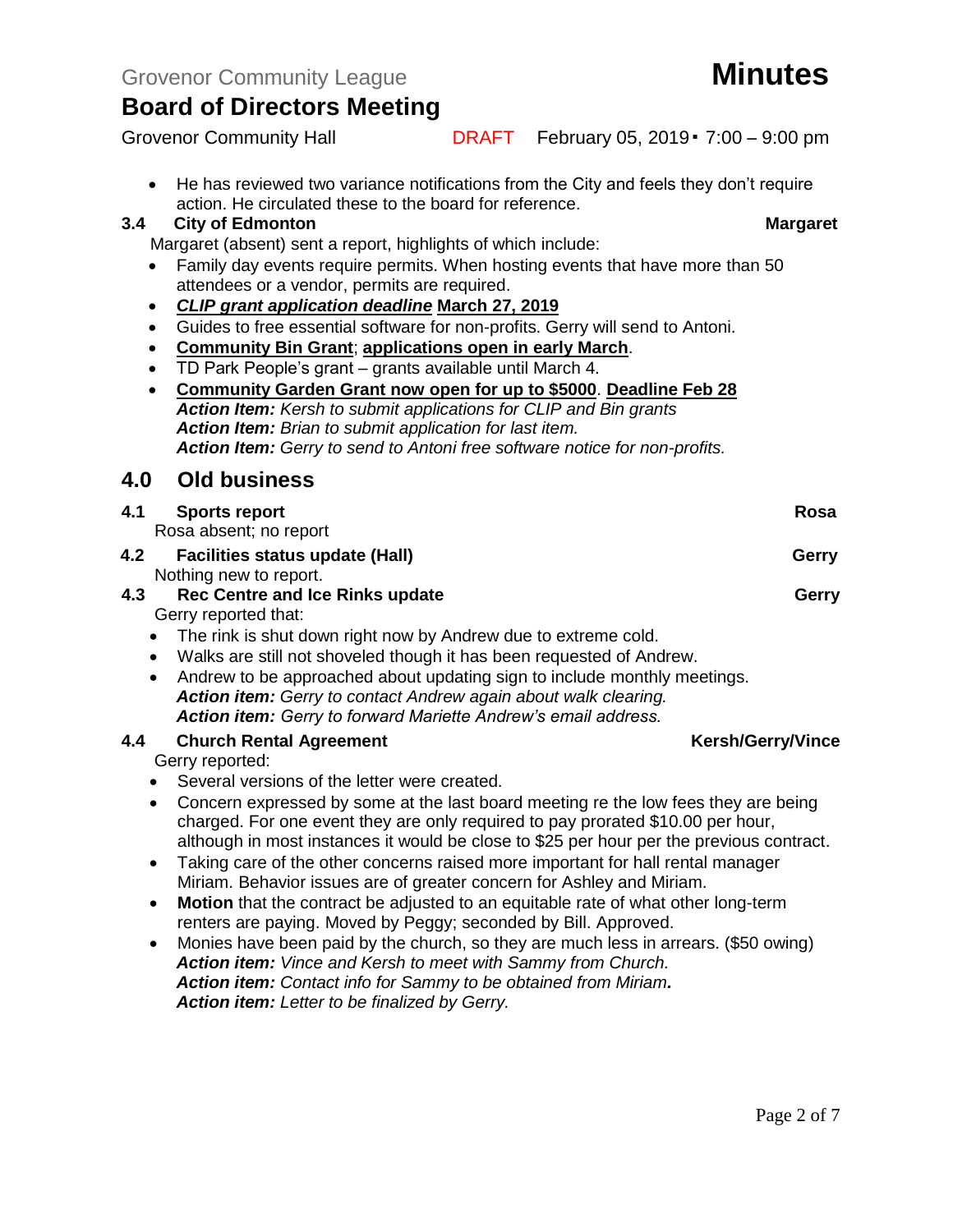Grovenor Community Hall **DRAFT** February 05, 2019 • 7:00 – 9:00 pm

| 4.5 | Emails to be set up for board – status update                                                                                                                         | Rob               |  |  |
|-----|-----------------------------------------------------------------------------------------------------------------------------------------------------------------------|-------------------|--|--|
|     | Rob absent<br>Action item: Antoni offers to do this. He will consult with Allan/Heather.                                                                              |                   |  |  |
| 4.6 |                                                                                                                                                                       | <b>Brian</b>      |  |  |
|     | Hall Sign - status update<br>Gerry advises Brian to go ahead with the order and pay for hall sign and get<br>$\bullet$<br>reimbursed.                                 |                   |  |  |
| 4.7 | Eaves trough repairs status update<br>Bill reported that:                                                                                                             | <b>Brian/Bill</b> |  |  |
|     | He has placed a call with a company and is waiting for a reply.                                                                                                       |                   |  |  |
|     | Action Item: Bill will send out email once he has the quote.                                                                                                          |                   |  |  |
| 4.8 | Contract policy – update                                                                                                                                              | <b>Heather</b>    |  |  |
|     | Heather reported:                                                                                                                                                     |                   |  |  |
|     | An employee agreement and contractor agreement came through from lawyer.<br>٠                                                                                         |                   |  |  |
|     | Contractor template should be used by Miriam and Ashley.<br>$\bullet$                                                                                                 |                   |  |  |
|     | Contractor template can be used for programming contracts.<br>$\bullet$                                                                                               |                   |  |  |
|     | Rink people appear to be employees. Agreed that we would continue with status quo<br>$\bullet$                                                                        |                   |  |  |
|     | for this year. Need to consider employee status change for future years.                                                                                              |                   |  |  |
|     | Long term rental agreement is expected from our lawyer in March.<br>$\bullet$                                                                                         |                   |  |  |
|     | Kersh pulled agreement from EFCL website. He felt we should not get into employee<br>$\bullet$<br>agreements as there is a lot of extra work with that.               |                   |  |  |
|     | Discussion ensues on contractor/employees. Contracting the whole ice rink operation<br>$\bullet$                                                                      |                   |  |  |
|     | sounds like the way to go based on legal advice. Our financial accountant's response<br>to this question in 2018 seemed open to contract status in our circumstances. |                   |  |  |
|     | Action item: Heather to report further once hears back from law office.                                                                                               |                   |  |  |
|     | Action item: Heather is also working on binder, but the contracts are her first priority.                                                                             |                   |  |  |
| 4.9 | 2019 Casino Status - update<br><b>Rosa/Bill/Vince/Gerry</b>                                                                                                           |                   |  |  |
|     |                                                                                                                                                                       |                   |  |  |

Gerry reported:

• Annual return is up to date with Alberta registries. Corporate registry as a not-for profit under registries act.

#### **4.10 Proposal to collect membership fees Mariette/Brian**

Gerry reported:

• Discussed at last meeting and the board had agreed that it was a good idea brought forward by Mariette. Mariette had previously suggested that volunteers could ask skaters without tags to purchase CL memberships. Membership forms have been left at the rec centre by Brian for this purpose; and completed forms with payment attached could be dropped off at the hall mailbox so attendants or others don't have to deal with cash.

*Action item: Mariette to pursue.*

#### **4.11 Other old business**

**All**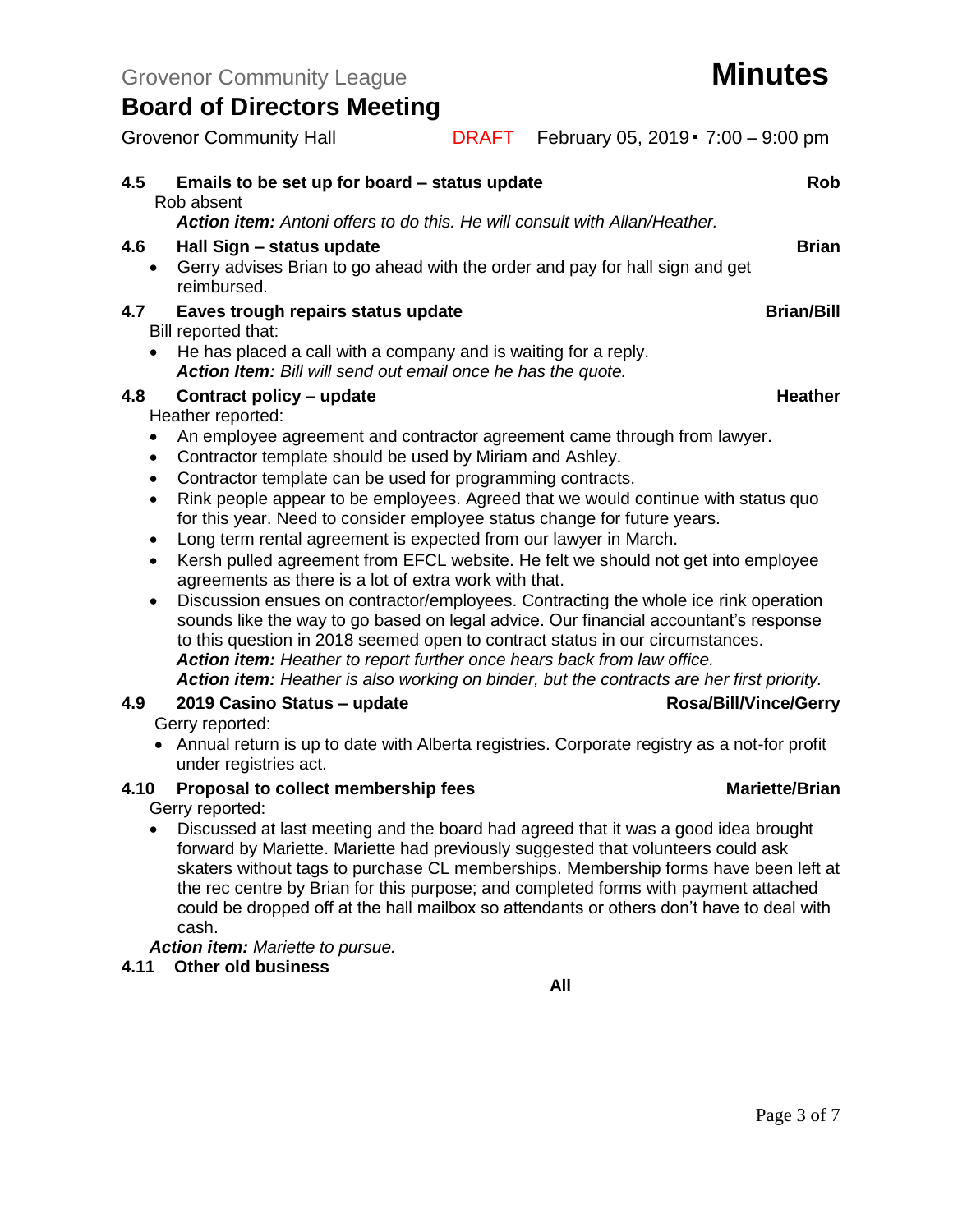Grovenor Community Hall **DRAFT** February 05, 2019 • 7:00 – 9:00 pm

#### **5.0 Action Items update (for items not yet covered)**

#### **6.0 New business**

- **6.1 Abundant Communities Edmonton guest speaker Julie Elford** Julie reported that:
	- She works on the Abundant Communities Edmonton (ACE) Project with City.
	- It started in 2015; now getting success stories back. Three full time; 2 part-time staff (which just grew).
	- Neighbourliness intimate in proximity but paradox is we don't really know our neighbours due to indoor activities.
	- How well do I you know your neighbours? How well did you know them when a kid?
	- Kids are great connectors. Have coffee with your neighbours.
	- Idea is to shift toward connectedness. Seniors Aging in Place for e.g.
	- Handout provided on neighbouring tips instead of bylaw officers intervention.
	- Mental health network coming out as well. Hello, how are you? initiative.
	- ACE is a framework or approach with resources to develop neighbourliness. Version 2.
	- It is a grassroots neighbourhood initiative; City doesn't do it for us but offers resources.
	- Community League often has a leadership role. Will support what already doing.
	- Link to website: abundantcommunity@edmonton.ca
	- There is a grant available.
	- There is a data base for all to use with a login.
	- The structure has a support team and neighbourhood connectors. Block connectors, they go door to door with cards and initiates connections.
	- Block Parent mentioned.

*Action Item: It is asked how to overcome City bureaucracy to have a block party (the petition process). Suggestion by Julie to ask Margaret.* Gerry asked if Julie could address this issue at her next committee meeting for Abundant Communities*. Block Party kit is online it is stated.*

*Action Item: It is suggested we put questionnaire and a blurb about Abundant Communities in the newsletter. Bill agrees*

*Action Item:* Burb to be supplied by Bill for Abundant Communities.

#### **6.2 Parking concerns on 144 St. by the school All/Vince/Gerry** Gerry reported:

- 
- A concern was sent to City Councilor McKeen's office.
- Concern was sent to Parent Teacher Association.
- One-way street was proposed by resident; this could impact adjacent streets.
- Teachers now pay to park at school, so some are parking on street. (verify with Vince).
- A Community member has received a response from Mr. Murphy at the City Parking Services suggesting to get in touch with school and community league.
- Momentum should be built on parking issues from community-wide basis.
- School Trustee is interested, wants information compiled.
- After discussion, it was agreed that we should include applicable information regarding this issue in the newsletter and ask for feedback and suggested remedies from residents. Bill agreed to include something for this purpose in the next newsletter.

*Action Item:* Vince*/*Bill to include item in newsletter requesting input.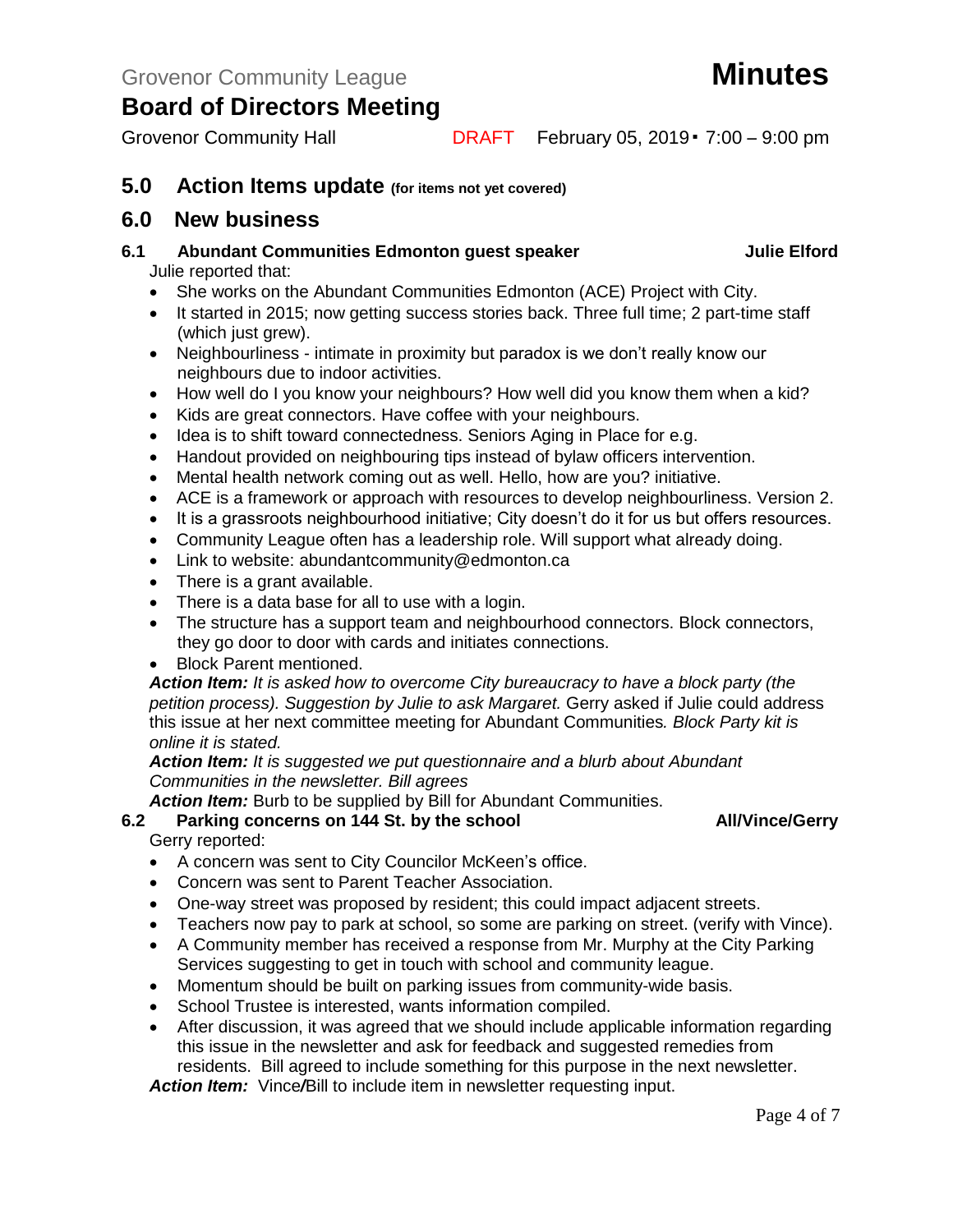Grovenor Community Hall **DRAFT** February 05, 2019 • 7:00 – 9:00 pm

**6.3 Variance request for 10611 146 St. Gerry/Kersh** 

- A woman who is a long term Grovenor resident and building a new infill house has indicated they wanted to include a garage to rear of their property. A neighbour responded to the variance notice that "They should follow all regulations". This has put a stop to it and she has asked the board to weigh in on this matter.
- After much discussion, it was agreed that board members could review the related background information that Gerry would forward and they could offer feedback. It was clarified that the board has no obligation to weigh in unless it appears to be a community concern, which does not appear to be the case. .
- *Action Item:* Gerry to forward information following the meeting.

#### **6.4 Webmaster update Allan**

Heather states:

- Web mail to be updated perhaps.
- The current accounts are subject to a lot of spam due to them being on the website.
- Her credit card is paying for both Internic and Weebly (editor tool).
- Gerry explains our bylaws don't allow for us to have a credit card. In order to change the bylaws, it is a very lengthy and arduous process to change. The last time this was done by the board was about 5 years ago. You need to give significant notice to public re calling a special general meeting to propose changes; any changes then need to be approved at a subsequent meeting; submitted to Alberta Registries for review and approval. This all took about 6 months to accomplish with several versions required before acceptance granted. Anyone wishing to initiate this process is welcome to organize.
- Heather cannot get into accounts right now as the password has been changed. She doesn't want her credit card used long term. If necessary, Gerry offered to submit his.
- We pay approximately for Internic \$6.25 a month (possibly US); Weebly, \$120 a year.

#### **6.5 Newsletter deadline** Bill

• Submission for next issue is Feb 23 for delivery first week of March. Eighteen days from today.

#### **6.6 Other new business All**

#### **Adjourned 9:14 pm**

### **7.0 Next meeting – March 05, 2019 ▪ 7:00 pm**

------------------------------------------------------------------------------------------------------------------------------ \*Please see October and December 2018 **Income Statements** included below. (November's is with the January minutes.)

| <b>Grovenor Community League</b> |      |      |
|----------------------------------|------|------|
| <b>October Income Statement</b>  | 2018 | 2017 |
|                                  |      |      |
| Revenue                          |      |      |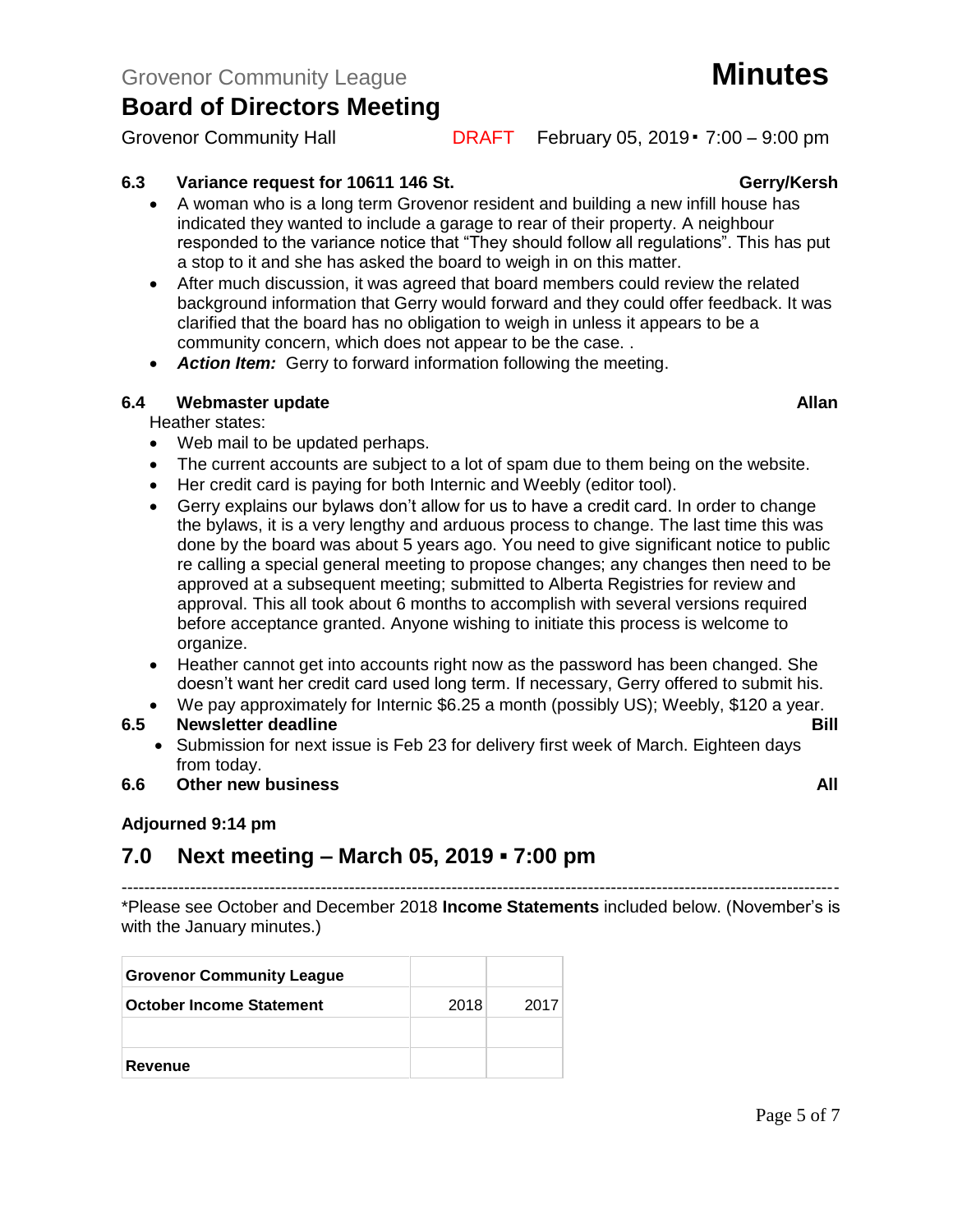# Grovenor Community League **Minutes**



## **Board of Directors Meeting**

Grovenor Community Hall **DRAFT** February 05, 2019 • 7:00 – 9:00 pm

| <b>NET PROFIT</b>                    |           | $6,364.30$ -5,551.11 |
|--------------------------------------|-----------|----------------------|
|                                      |           |                      |
| <b>Total Operating Expenses</b>      |           | 3,740.70 12,239.36   |
| <b>Contract services</b>             | 250.00    |                      |
| <b>Cleaning Services</b>             | 400.00    | 620.00               |
| <b>Fall Fest Expenses</b>            |           | 1,517.49             |
| <b>Green Shack</b>                   | 1,714.95  | 3,972.21             |
| <b>Security System</b>               | 147.89    | 147.89               |
| <b>Utilities</b>                     | 450.38    | 707.03               |
| Printing and Reproduction            |           | 48.28                |
| Postage & Delivery                   |           | 41.97                |
| <b>Office Supplies</b>               |           | 59.54                |
| Swimming pass expenses               | 23.40     | 230.9                |
| <b>Bank Service Charges</b>          | 1.25      | 9.19                 |
| Telephone - Wireless/Land Line       | 57.75     | 121.35               |
| Repairs & Maintenance                | 695.08    | 4,757.51             |
| <b>Uncategorized Expense</b>         |           | 6.00                 |
| <b>Operating Expenses</b>            |           |                      |
|                                      |           |                      |
|                                      |           |                      |
| <b>Total Revenue</b>                 | 10,105.00 | 6,688.25             |
| <b>Hall Rental Income</b>            | 1,380.00  | 1,890.00             |
| Advertising Income                   |           | 240.00               |
| <b>Fall Fest Income</b>              |           | 2,686.25             |
| Government Grants - Local Government | 8,125.00  |                      |
| Miscellaneous Revenue                |           | 150.00               |
| Program Income - Membership Dues     | 600.00    | 1,722.00             |
|                                      |           |                      |

December 2018 Income Statement

Grovenor Community League Income Statement from 2018-12-01 to 2018-12-31